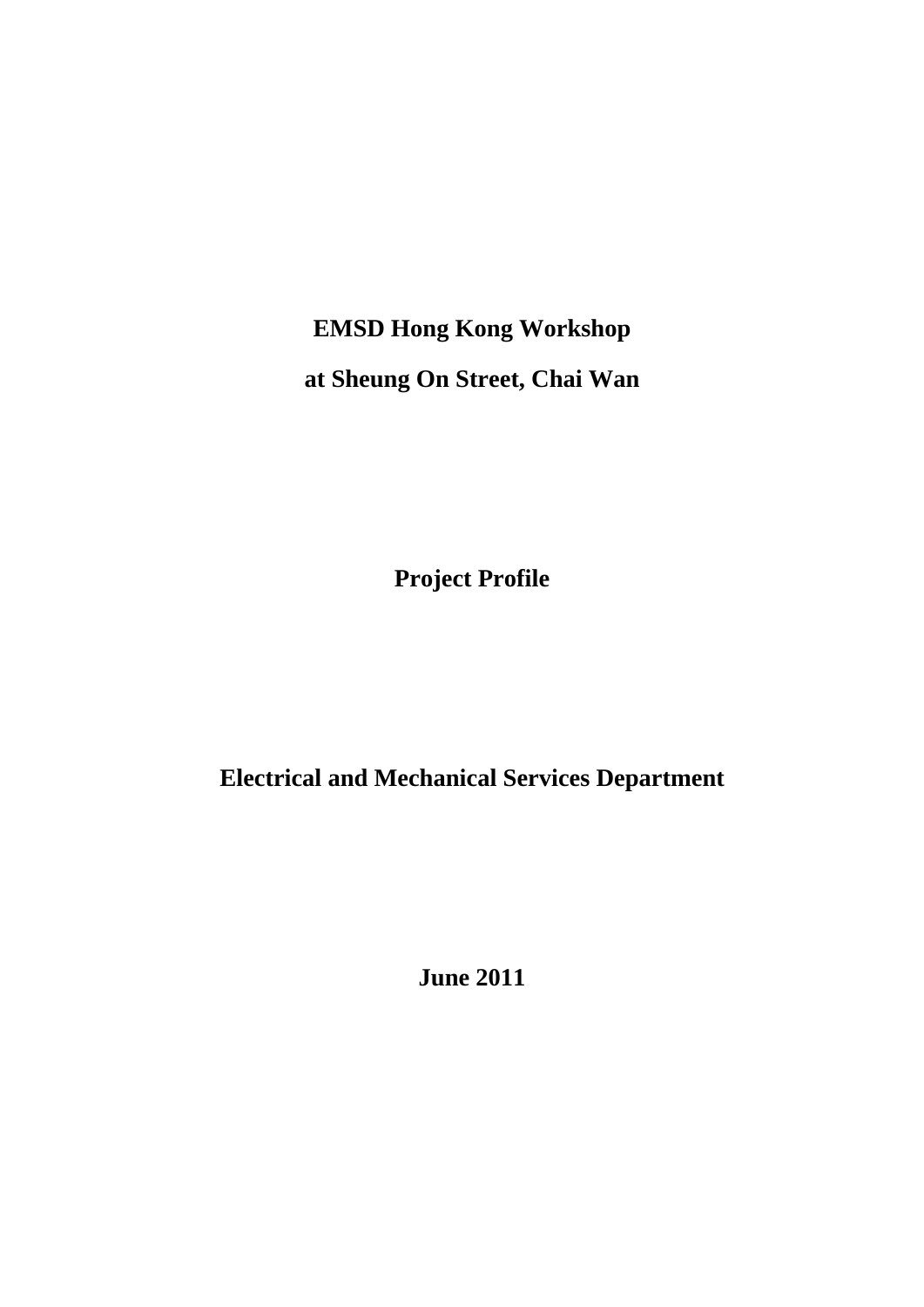# **TABLE OF CONTENTS**

### **1 PURPOSE OF PROJECT PROFILE**

### **2 BASIC INFORMATION**

- **2.1. Project Title**
- **2.2. Purpose and Nature of the Project**
- **2.3. Name of Project Proponent**
- **2.4. Location and Scale of the Project**
- **2.5 Number and Types of Designated Projects to be covered by Project Profile**
- **2.6 Name and Telephone Number of Contact Persons**

# **3 OUTLINE OF PLANNING AND IMPLEMENTATION PROGRAMME**

- **3.1 Project Planning**
- **3.2 Project Implementation Programme**
- **3.3 Interacting with Other Projects**

### **4 POSSIBLE IMPACT ON THE ENVIRONMENT**

- **4.1 Construction Phase**
- **4.2 Operational Phase**

#### **5 MAJOR ELEMENTS OF THE SURROUNDING ENVIRONMENT**

#### **6 ENVIRONMENTAL PROTECTION MEASURES**

- **6.1 Construction Phase**
- **6.2 Operational Phase**

### **7 USE OF PREVIOUSLY APPROVED EIA REPORTS**

#### **APPENDICES**

- Appendix I Location of the Proposed EMSD Hong Kong Workshop at Chai Wan
- Appendix II Layout plan showing the preliminary design of the proposed EMSD Hong Kong Workshop at Chai Wan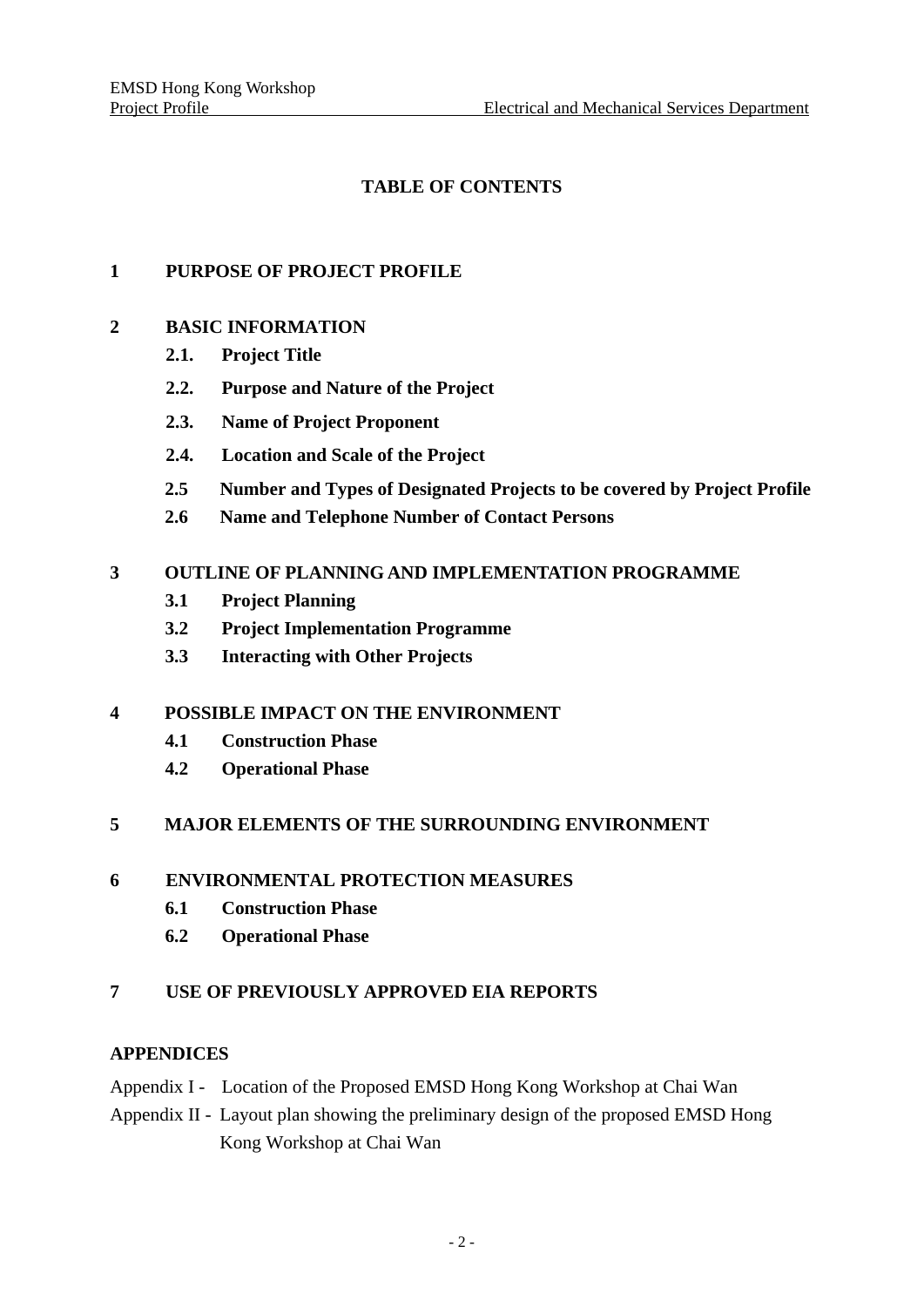### **1 PURPOSE OF PROJECT PROFILE**

 This Project Profile is to set out the scope of environmental issues associated with a project of Electrical and Mechanical Services Department (EMSD) Hong Kong Workshop at Sheung On Street, Chai Wan for the application of an Environment Impact Assessment (EIA) study brief.

### **2 BASIC INFORMATION**

### **2.1. Project Title**

EMSD Hong Kong Workshop at Sheung On Street, Chai Wan

### **2.2. Purpose and Nature of the Project**

The primary objective of this Project is to construct and operate a facility at Chai Wan for carrying out vehicle repair or maintenance services and their parking when not in operation which replaces the existing Hong Kong Workshop in Causeway Bay. The existing Workshop would be maintained in operation throughout the course of the Project.

#### **2.3. Name of Project Proponent**

Electrical and Mechanical Services Department (EMSD)

### **2.4. Location and Scale of the Project**

The proposed EMSD Hong Kong Workshop will be located at a reclaimed area in Chai Wan as shown in Appendix I. The site is currently a vacate land zoned "Industrial" on the approved Chai Wan Outline Zoning Plan No. S/H20/17.

The site with an area of about  $2,040m^2$  is currently granted to EMSD by way of Temporary Government Land Allocation (TGLA) No. THK-1856. The proposed EMSD Hong Kong Workshop is a single storey building comprising various provisions to facilitate the vehicle repair and maintenance operation as well as parking of vehicles when not in operation.

The preliminary schedule of facilities at the Workshop is as follows:

- 1. 1 water jet for vehicle cleaning;
- 2. Approximately 20 vehicle hoists for vehicle and motorcycle repair or maintenance;
- 3. Approximately 30 maintenance bays;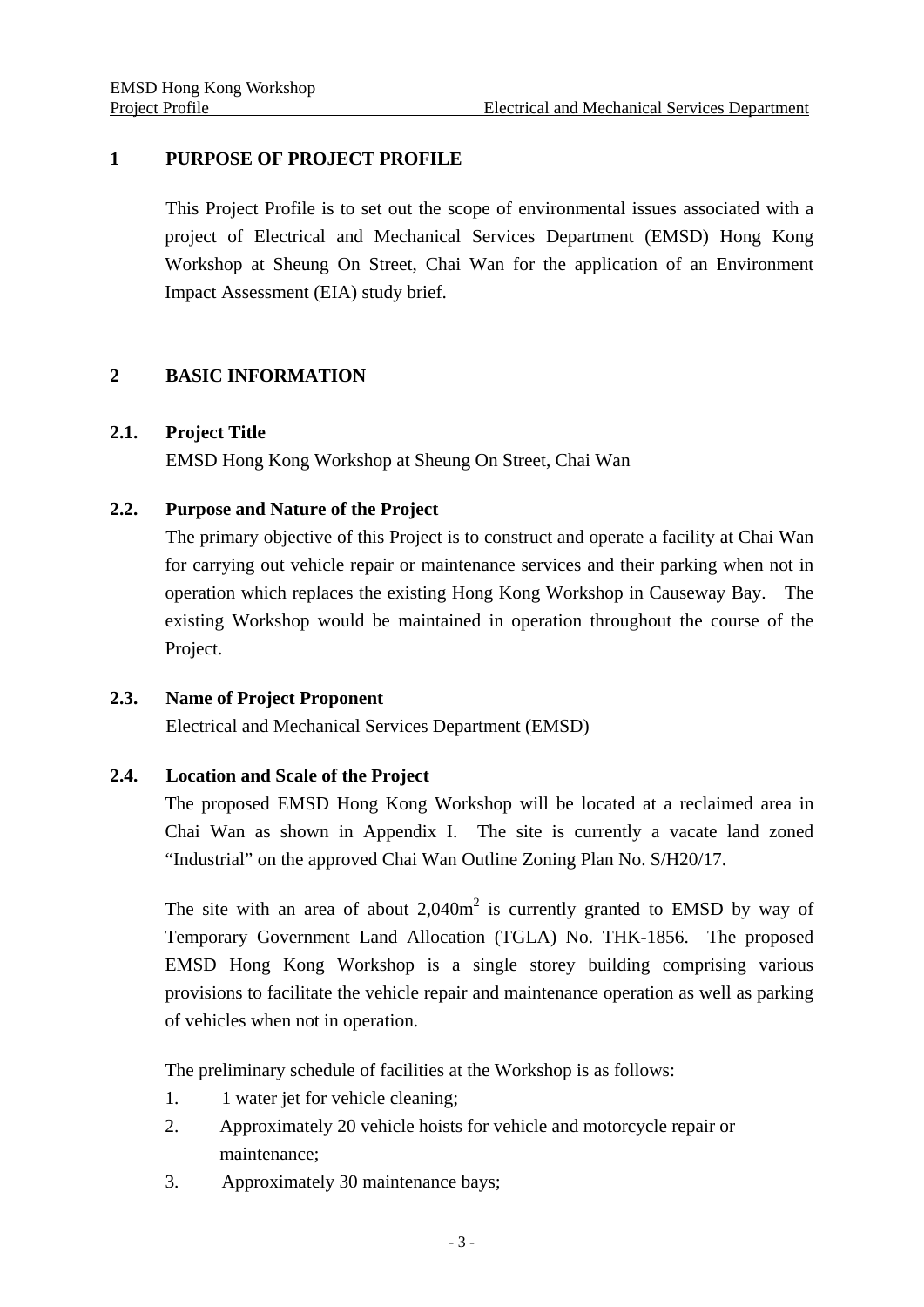- 4. Approximately 15 vehicle parking;
- 5. 1 battery room of approximately 10  $m^2$  for storage and charging of battery;
- 6. 1 dangerous goods store of approximately 10  $m<sup>2</sup>$  for storage of paints and solvent (around  $2x \ 18$  L of thinner,  $20 \ x \ 1$ L paint cans, approximately: 60 L);
- 7. 1 dangerous goods store of approximately  $30 \text{ m}^2$  for storage of engine oil (around 20 Drums of 200L capacity each, i.e. 4 000 L);
- 8. 1 spare parts store of approximately  $100 \text{ m}^2$ ;
- 9. 1 air compressor room of approximately  $7 \text{ m}^2$  (around  $2 \text{ x } 1$  000 L compressed air storage tank);
- 10. Offices for supervisory and clerical support staff.

The majority area will be occupied by the above facilities where the maintenance area will be covered by steel shelter with 5.2m clearance. Layout plan showing the preliminary design of the proposed Hong Kong Vehicle Workshop is set out in Appendix II.

### **2.5. Number and Types of Designated Projects to be covered by Project Profile**

There is only one Designated Project (DP) under this Project Profile. According to Part 1 Schedule 2 Section A.6 of the Environmental Impact Assessment Ordinance (EIAO), a transport depot located less than 200m from the nearest boundary of an existing or planned (a) residential area; (b) place of worship; (c) educational institution; or (d) health care institution shall be classified as a DP.

As the proposed EMSD Hong Kong Workshop is situated at around 200m from Hong Kong Institute of Vocational Education (Chai Wan) and around 40m from the nearest residential block at Tsui Wan Estate, it is thus classified as a DP. An environmental permit issued by the Director of Environmental Protection is required prior to the construction or operation of the subject Workshop.

# **2.6. Name and Telephone Number of Contact Persons**

Enquiries regarding the Project can be addressed to:

| Name:      | Mr. LI Ying-ming                                        |
|------------|---------------------------------------------------------|
| Post:      | Chief Engineer/Airport and Vehicle Engineering          |
| Address:   | 6/F, EMSD Headquarters, 3 Kai Shing Street, Kowloon Bay |
| Telephone: | 2808 3706                                               |
| Fax:       | 2355 7126                                               |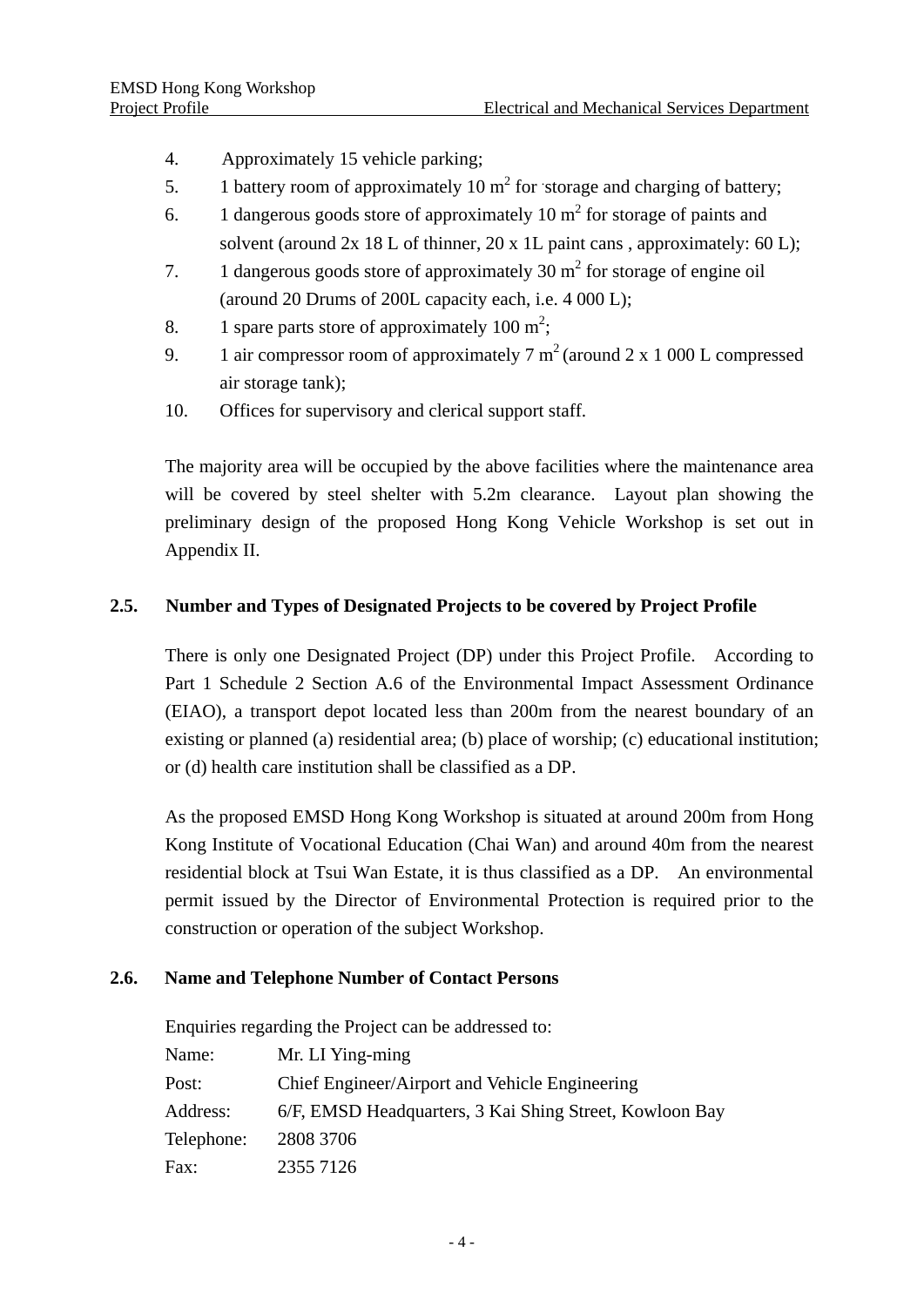| Name:      | Ms Emily HO                                             |
|------------|---------------------------------------------------------|
| Post:      | Assistant Departmental Secretary/Administration 1       |
| Address:   | 7/F, EMSD Headquarters, 3 Kai Shing Street, Kowloon Bay |
| Telephone: | 2808 3688                                               |
| Fax:       | 2890 7493                                               |

### **OUTLINE OF PLANNING AND IMPLEMENTATION PROGRAMME**

### **3.1 Project Planning**

Architectural Services Department, the Works Agent of this Project, will employ consultancy firm to conduct the overall feasibility and EIA studies. The Project is planned to be implemented through a Design and Construct contractor. The EIA study will be carried out in parallel with the design of the new Workshop.

### **3.2 Project Implementation Programme**

The key stage of the Project is shown as follows:

| <b>Activities</b>                                           | Indicative        |
|-------------------------------------------------------------|-------------------|
|                                                             | <b>Milestones</b> |
| Commencement of Feasibility Study including the EIA Studies | June 2011         |
| Construction of the Project                                 | August 2012       |
| Commencement of the Operation of the Project                | June 2014         |

# **3.3 Interacting with Other Projects**

 Based on available information at this stage, there is no major project nearby that is anticipated to interact with the construction of the proposed EMSD Hong Kong Workshop.

### **4 POSSIBLE IMPACT ON THE ENVIRONMENT**

### **4.1. Construction Phase**

The programme for the construction of the proposed EMSD Hong Kong Workshop is divided into two main stages: foundation works and superstructure development. Given the nature of the site (reclaimed), construction of the Workshop will involve piling activity. A variety of powered mechanical equipment will also be in use as in other construction projects. Different piling methods will be considered to minimize the piling noise level caused during the construction phase.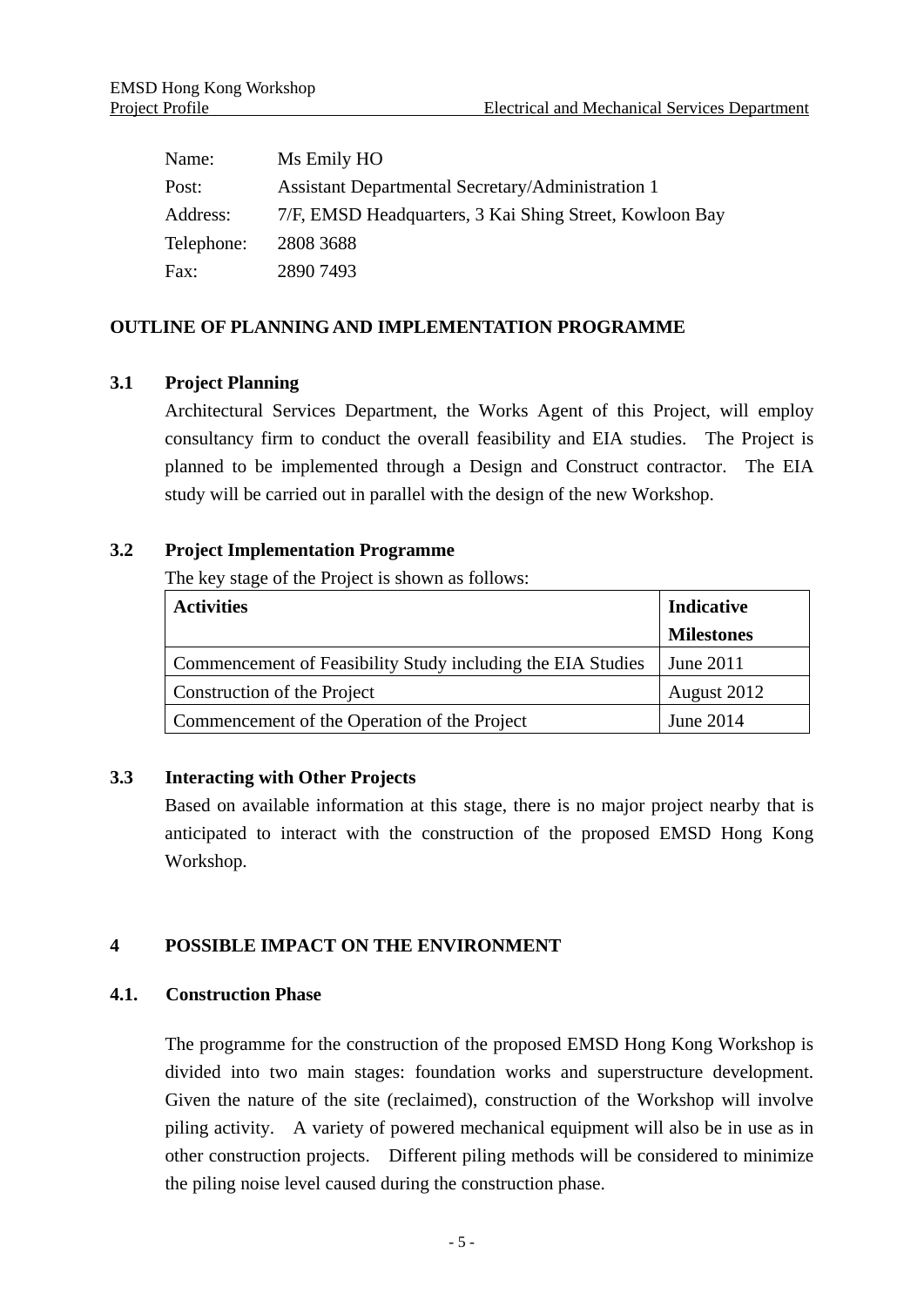#### 4.1.1 Fugitive Dust Impact

Fugitive dust emission is likely to be the key air quality pollutant of interest, which may pose an air quality impact on the nearby Air Sensitive Receivers if unmitigated.

### 4.1.2. Construction Noise Impact

Construction noise would arise from the use of powered mechanical equipment (PME) and from piling activity onsite. Different piling methods will be considered to minimize the piling noise level caused during the construction phase.

### 4.1.3. Water Quality Impact

Site construction activities will inevitably have the potential to generate wastewater. Given the proximity of the site to the Cargo Handling Basin, implementation of sufficient wastewater control/ mitigation measures would be important. The key pollutants of interest are identified to suspended solid from soil erosion and surface runoff. Other pollutants would include fuel, oils and lubricants from construction vehicles and other onsite equipment, etc.

### **4.2 Operational Phase**

During operation phase of the Project, vehicles will generally leave the proposed EMSD Hong Kong Workshop in the day time. Upon completion of the repair and maintenance work, vehicles will then move to their designated parking space or leave the Workshop.

The proposed EMSD Hong Kong Workshop will primarily be in operation during 08:00 hour – 18:00 hour daily on 5 day per week basis.

### 4.2.1 Air Quality Impact

Vehicular emissions from engine testing, vehicles leaving/ entering the Workshop, and moving inside the Workshop will be the major air pollution sources from the Project.

### 4.2.2 Traffic Noise Impact

Vehicles leaving and returning the proposed EMSD Hong Kong Workshop in the day time may generate some traffic noise. However, given the distance separation between the Workshop and the Noise Sensitive Receivers (NSRs), significant noise impact is not anticipated. Protective measures will be implemented to minimize the noise level caused to the nearby NSRs.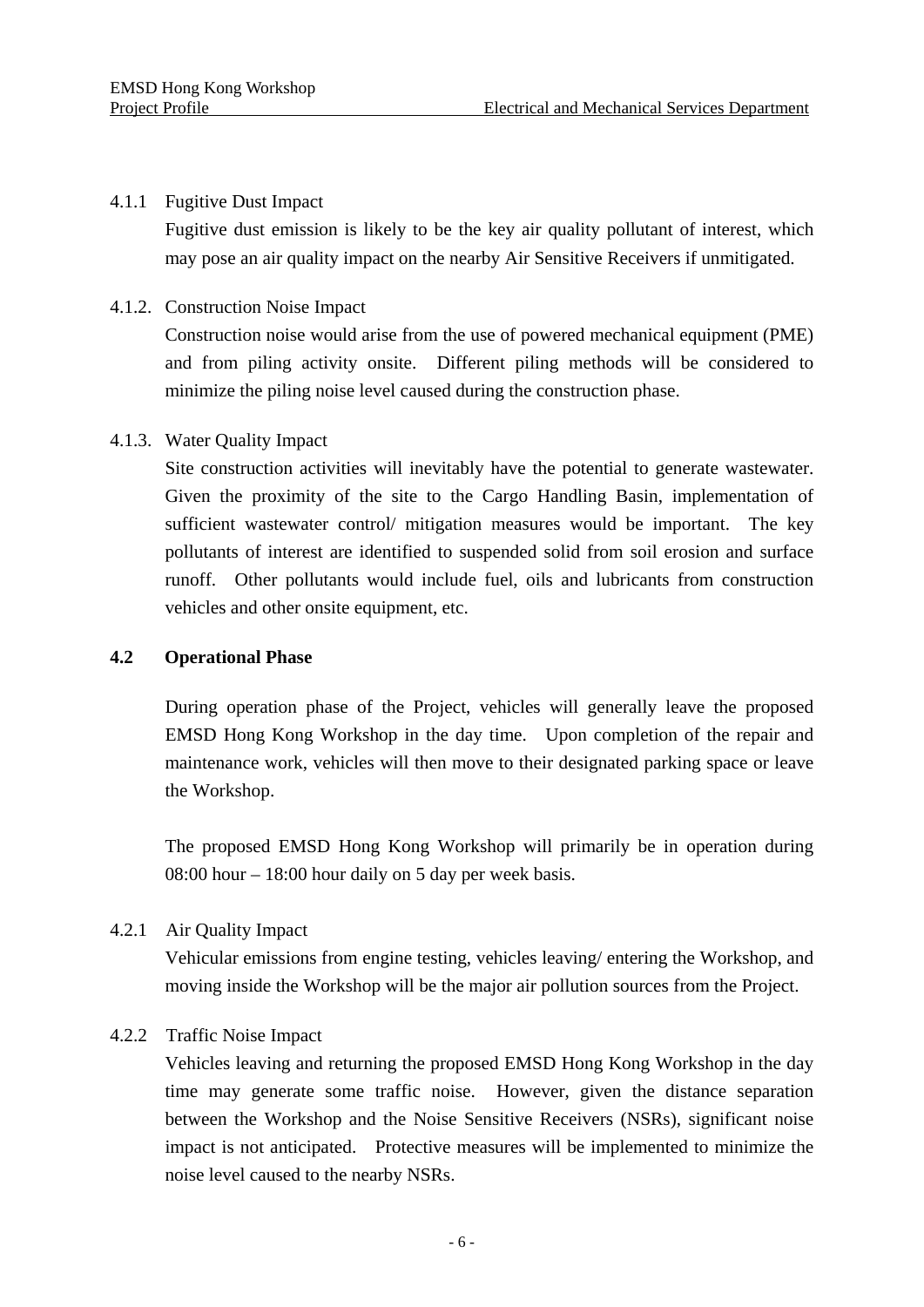#### 4.2.3 Industrial Noise Impact

Industrial noise sources from the proposed EMSD Hong Kong Workshop include vehicles travelling and parking, engine testing and maintenance operations.

### 4.2.4 Water Quality Impact

Effluent and wastewater will be generated from the washrooms and activities carried out in the washing area within the proposed EMSD Hong Kong Workshop.

### 4.2.5 Waste Generation

Used petroleum products, including engine oil, etc, will be generated as chemical wastes from the operation of the proposed EMSD Hong Kong Workshop. Solid waste such as used tires and parts will also be produced from the operation requiring proper disposal.

### 4.2.6 Hazardous Installation

No underground or above ground fuel tanks will be installed in the Workshop and as such no hazardous installation is anticipated.

# 4.2.7 Landscape and Visual Impact Significant visual impact on the surrounding sensitive receivers is not anticipated.

### 4.2.8 Ecological Impact

The development is sitting on a reclaimed area. Implementation of the Project will not cause any significant ecological impact.

### **5 MAJOR ELEMENTS OF THE SURROUNDING ENVIRONMENT**

The surrounding areas are currently zoned as "Industrial", "Government, Institutions or Community" and "Open Space" according to Outline Zoning Plan. Existing landuse of the area is mainly for temporary car/ coach parks. Chai Wan Cargo Handling Area is located at around 60m to the south. The CRC Chai Wan Oil Terminal is located at around 500m to the north of the proposed EMSD Hong Kong Workshop.

Two major residential area (namely Tsui Wan Estate and Hang Fa Chuen) lies at around 40m and 600m to the west and north of the proposed EMSD Hong Kong Workshop respectively.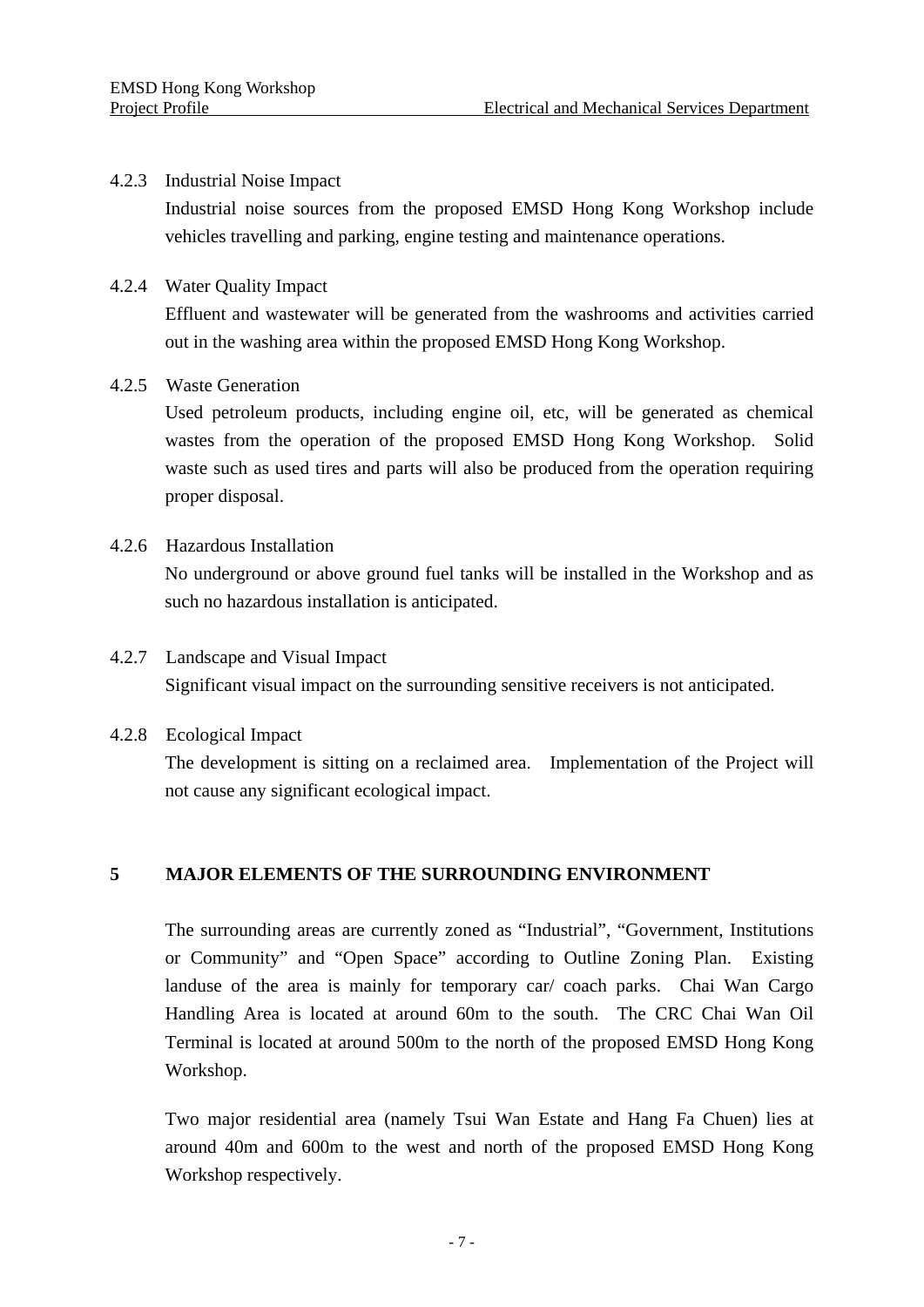Other sensitive receivers located in the vicinity of the site include Hong Kong Institute of Vocational Education (Chai Wan) and the staff quarters, which are located to the west of the Site. Traffic noise from Shing Tai Road and rail noise from MTR tracks and Chai Wan Cargo Handling Area are identified to be the dominant noise sources on these NSRs.

### **6 ENVIRONMENTAL PROTECTION MEASURES**

### **6.1 Construction Phase**

### 6.1.1 Fugitive Dust Impact

The contractor of the Project shall follow the requirement as stipulated in the Air Pollution Control (Construction Dust) Regulation and implement the necessary dust suppression measures to reduce the fugitive dust impact to within the Air Quality Objectives at the sensitive receivers.

### 6.1.2 Water Quality Impact

Sufficient water pollution control measures will be implemented following the requirements given in EPD's ProPECC Note PN1/94 Construction Site Drainage. A series of silt removal facilities shall be installed to settle siltation prior to discharge. Such facilities shall be properly designed in accordance with guidelines issued by Civil Engineering and Development Department to achieve the desired mitigating effect on water quality. Typically, a detention time of not less than 5 minutes for maximum design flow of inlet shall achieve adequate sediment removal. Channels, earth bunds or sand bag barriers shall be provided onsite to properly direct surface runoff to such silt removal facilities. Sediment traps, channels and manholes shall be maintained and the deposited silt and grit shall be removed on regular basis.

### 6.1.3 Noise Impacts

With the implementation of appropriate noise mitigation measures where required, such as use of silenced equipment, noise barrier, and/or avoid concurrent noisy operations, it is envisaged that the potential construction noise impact can be substantially minimised.

#### 6.1.4 General Management

As a general guidance, the contractor shall maintain a high standard of housekeeping to minimise noise and dust emission. Loading, unloading, handling and storage of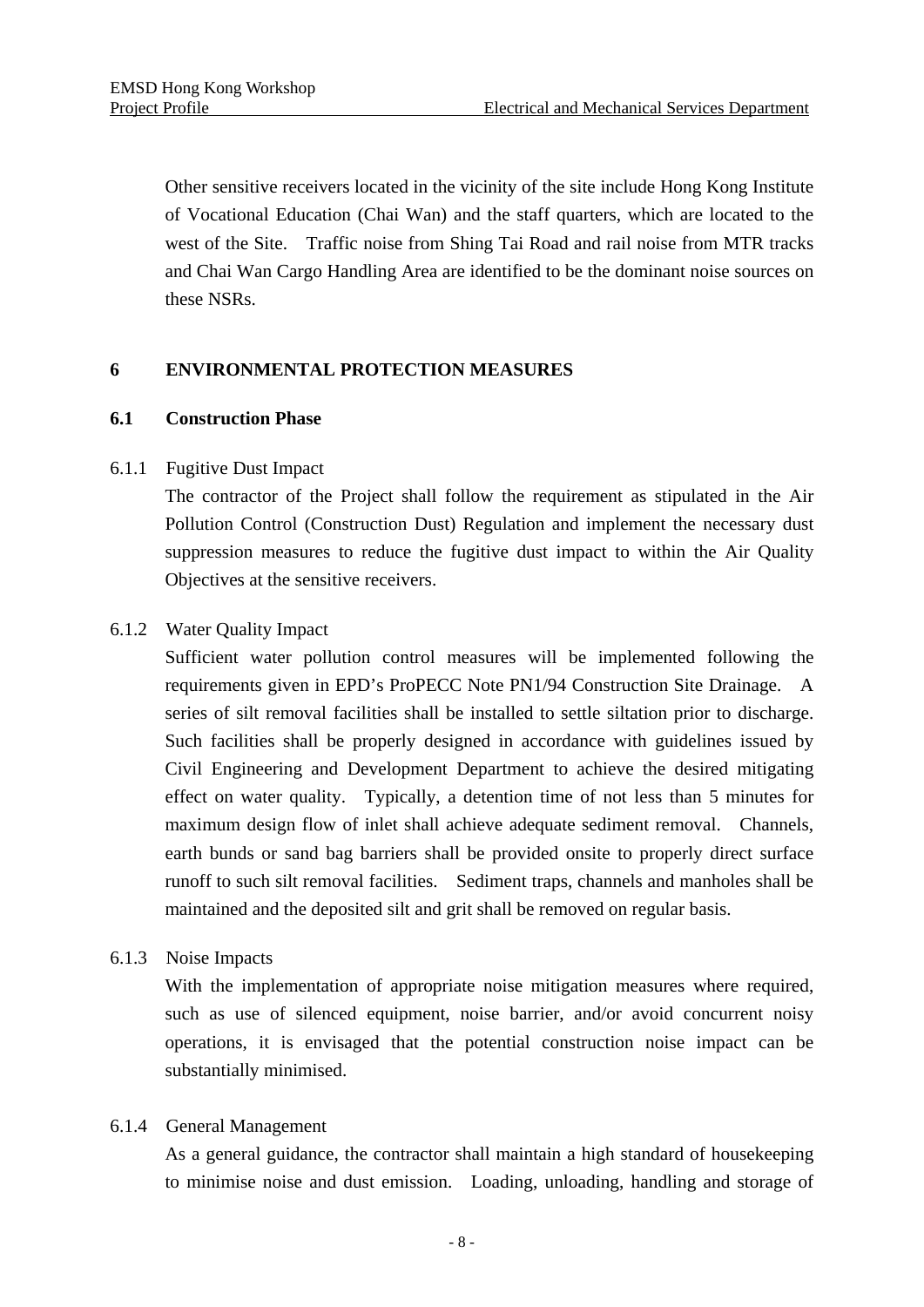building materials and debris shall be carried out in a manner so as to minimise the release of visible dust.

Any piles of debris accumulated on or around the work areas shall be cleaned up regularly. Cleaning, repair and maintenance of all plant facilities within the work areas shall be carried out in a manner without generating fugitive dust emissions. The material shall be handled properly to prevent fugitive dust emission before cleaning.

6.1.5 Environmental Monitoring and Audit

To ensure that the proposed controls and mitigation measures recommended in the EIA are carried out effectively, an Environmental Monitoring and Audit (EM&A) Manual shall be drawn up as appropriate. The EM&A Manual shall include the recommended monitoring and audit requirements during construction and operational phase of the depot as well as an Implementation Schedule containing the recommended environmental mitigation measures.

An Environmental Monitoring and Audit (EM&A) Programme would be set up as appropriate and when necessary for checking the implementation of the environmental mitigation measures.

### **6.2 Operational Phase**

### 6.2.1 Traffic Noise Impact

The proposed development is bounded by Sheung On Street and Wing Tai Road. Vehicular access to the Workshop is planned to be located at Sheung On Street.

6.2.2 Aerial Industrial Emission and Noise Impact

Given the large separation distance, significant air quality arising from the operation at the proposed EMSD Hong Kong Workshop on the nearby air sensitive receivers is not anticipated. Similarly, industrial noise impact from operation of fixed plant at the depot on the nearby Noise Sensitive Receivers is not expected to be significant.

Relevant design guidelines such as Practice Notes issued by EPD and guidelines recommended in HKPSG will be followed in the design of the new facility. No adverse air quality or noise impact is expected to arise from the daily operation of the proposed EMSD Hong Kong Workshop.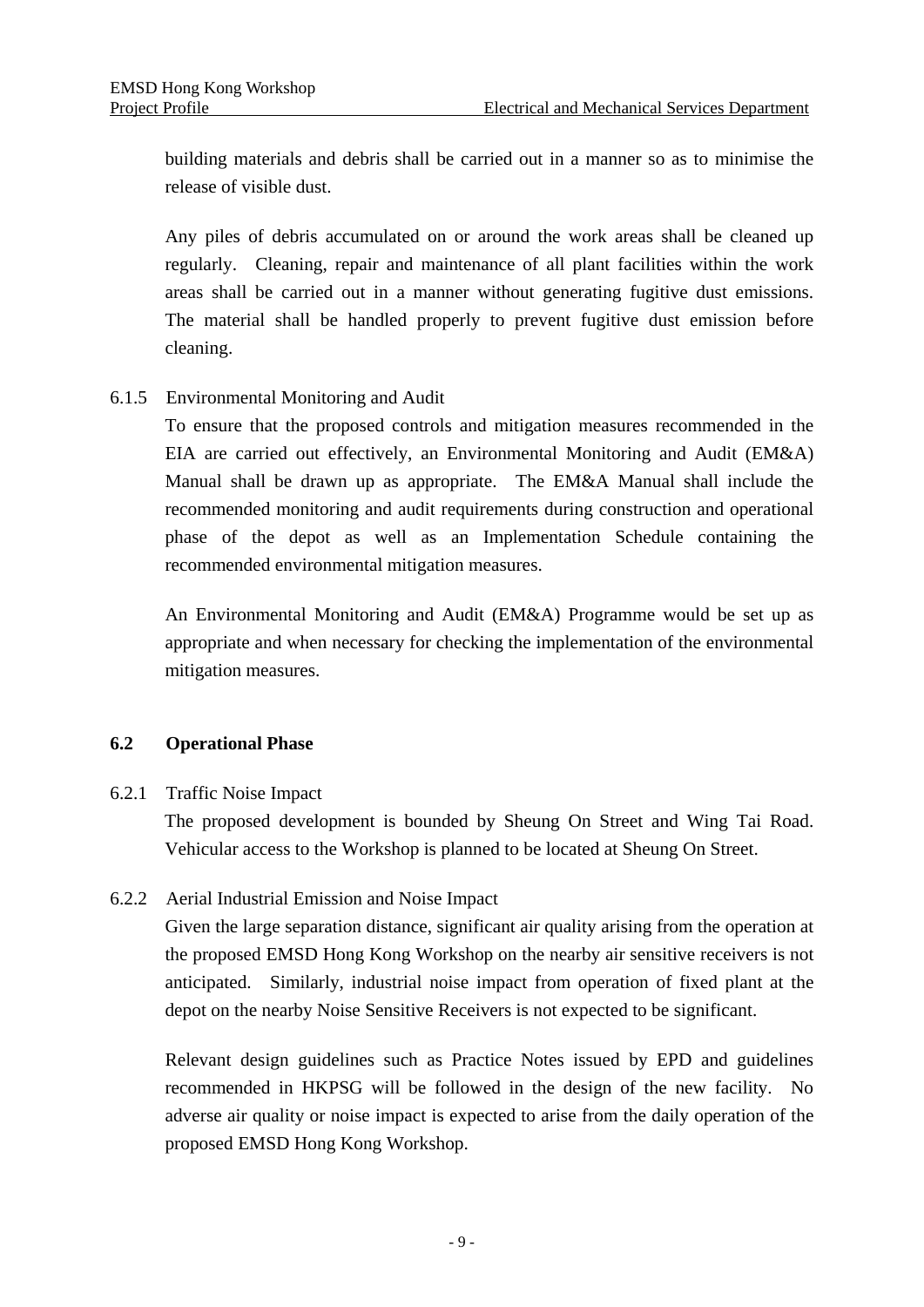### 6.2.3 Water Quality

The design of the proposed EMSD Hong Kong Workshop will take into account measures that can be implemented to minimise wastewater production through recycling, treatment and reuse. Wastewater for disposal to public drainage and sewer shall be appropriately treated to reduce the levels of suspended solids, oil and grease such that the treated effluent is in compliance with the limits stipulated in the Technical memorandum on Standards for Effluents Discharged into Drainage and Sewerage Systems, Inland and Coastal Wastes under the Water Pollution Control Ordinance. No discharge of effluent shall be made to the Chai Wan Cargo Handling Basin.

Sewage arising from the workforce at the proposed EMSD Hong Kong Workshop will also be discharged to public sewer.

### 6.2.4. Waste Management

Used petroleum products, including engine oil, etc, will be collected and stored in separate portable storage tanks for collection by licensed waste collector for treatment and disposal. Sludge generated from the water treatment system of car washing area will also be collected regularly and disposed of at landfill by a registered contractor with a valid sludge disposal licence. Solid waste such as used tires and parts will also be produced from the operation requiring proper disposal. All the waste generated from the operation will be handled in compliance with the Waste Disposal Ordinance.

#### 6.2.5 Waste Generation

The waste generated from the construction will be handled in compliance with the Waste Disposal Ordinance.

### 6.2.6 Hazardous Installation

No underground or above ground fuel tanks will be installed in the Workshop and as such no hazardous installation is anticipated.

#### 6.2.7 Landscape and Visual Impact

Significant visual impact on the surrounding sensitive receivers is not anticipated.

#### 6.2.8 Ecological Impact

The development is sitting on a reclaimed area. Implementation of the Project will not cause any significant ecological impact.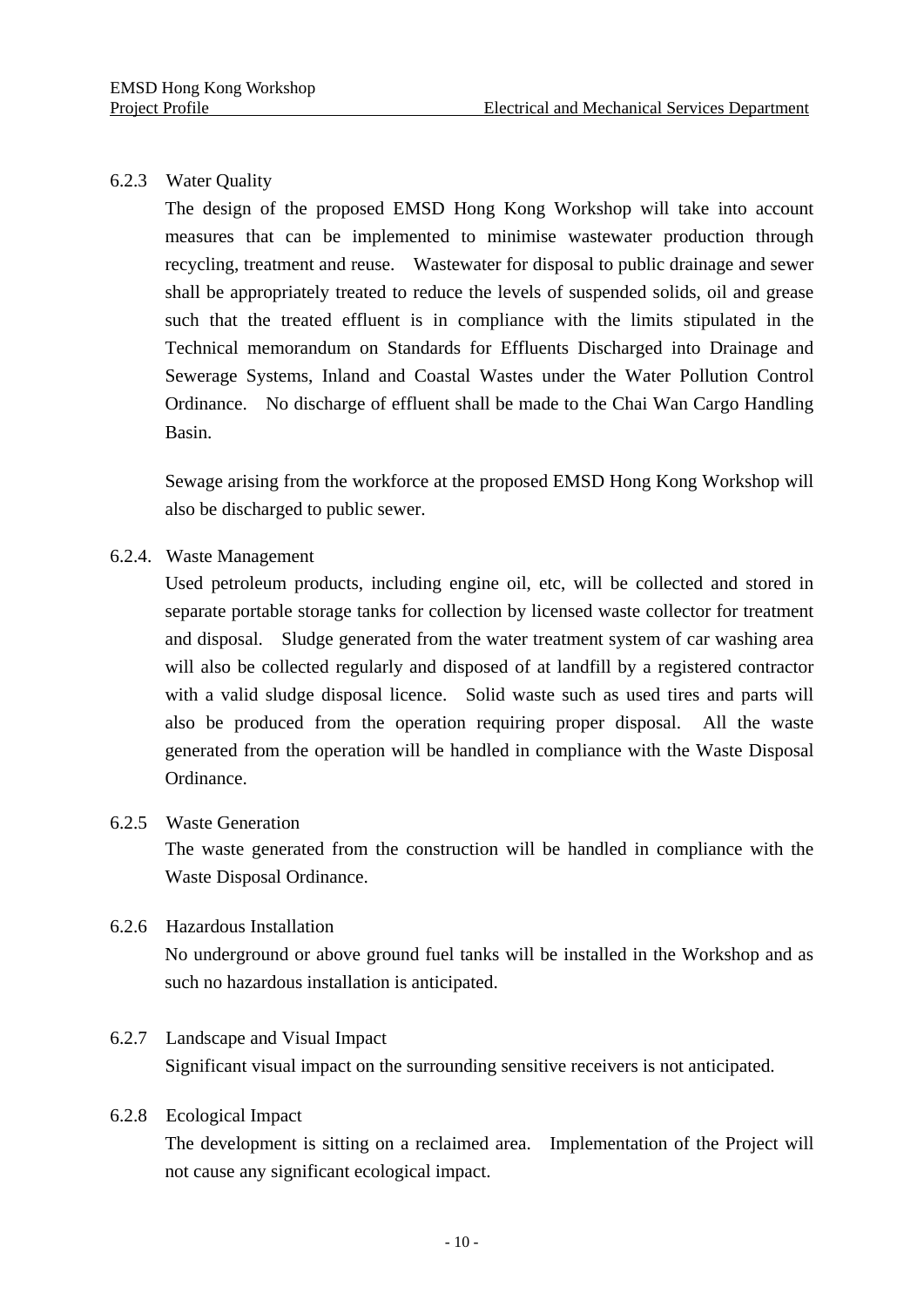# **7 USE OF PREVIOUSLY APPROVED EIA REPORTS**

No previous EIA report has been approved or submitted for this Project.

The following approved EIA report will be used as references in the Study: EIA Report for Headquarter and Bus Maintenance Depot in Chai Wan (EIA Register No. AEIAR-045/2001, approved in March 2001)

EIA Report for New World First Bus Permanent Depot at Chai Wan (EIA Register No. AEIAR-029/2000, approved in January 2000)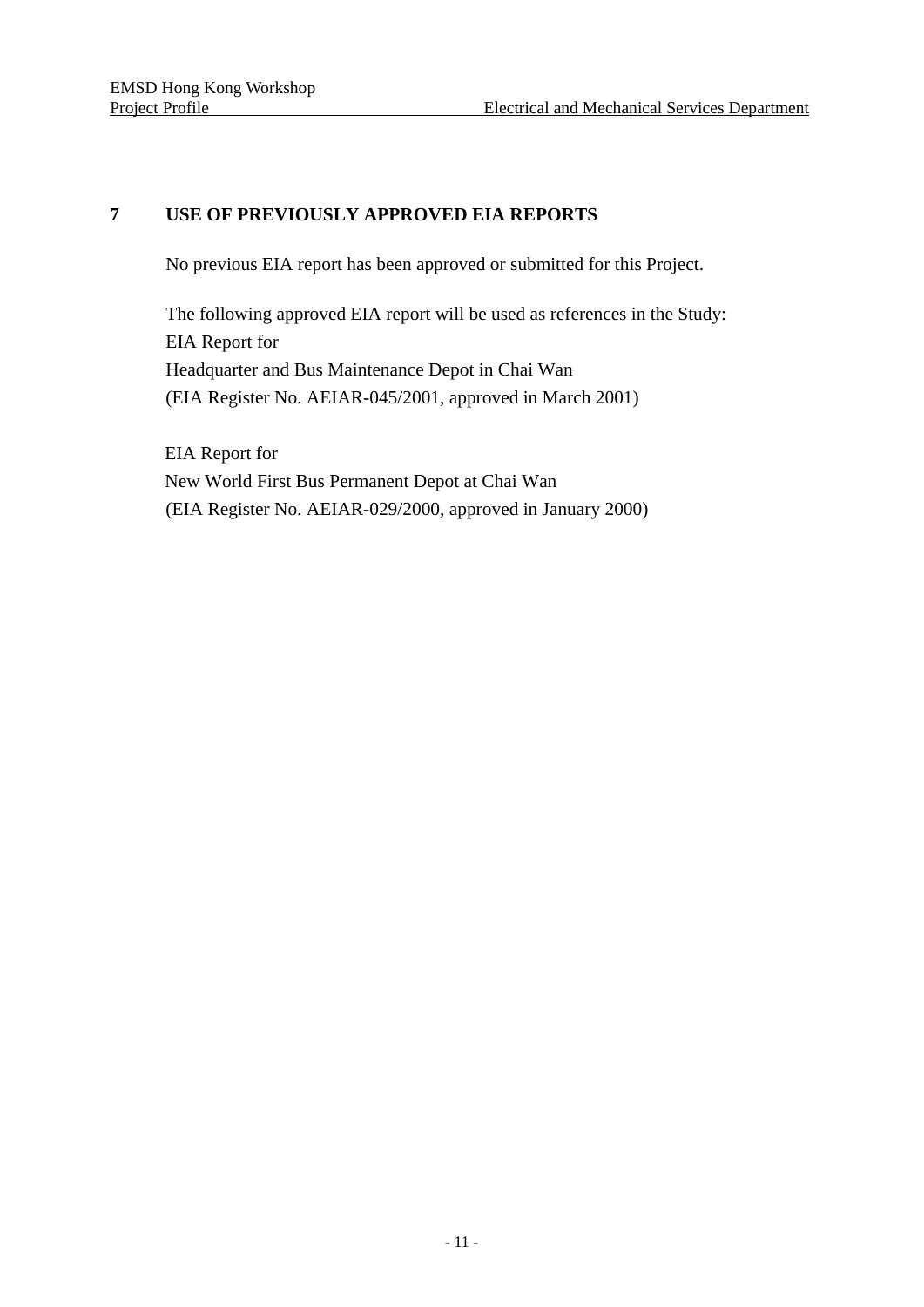# Octo: 08/06/200 File No. DLO/HE L/M 538/EHGS/87 SEA Survey Sheet No. 11-SE-14D<br>Layout Plan No.<br>Reference Plan No. PLAN No. HKM8564 DEPARTMENT  $-$  THK1856 **METRES**  $EHX-423$  $^{100}$ COLOURED PINK AREA 2 040 SQUARE METRES (ABOUT)  $(TEMP. )$ SERVICES  $\frac{8}{30}$  $-\frac{6}{11}$  $\frac{A}{1650}$  $\overline{6}$ SCALE 1 : 1000 ALLOCATION **MECHANICAL**  $\frac{6}{4}$ 20 LAND AND GOVERNMENT ELECTRICAL  $20$ **METRES** ENGINEERING CONDITIONS REFER FOR IDENTIFICATION PURPOSES ONLY<br>IN District Lands Office, Hong Kong East<br>IN Lands Department  $SEA$ District Lands Office, Hong Kong East<br>Lands Department Plan Propared by District Survey Office, Hong Kong **OCATION** X Y Z

# Appendix I – Location of the Proposed EMSD Hong Kong Workshop at Chai Wan